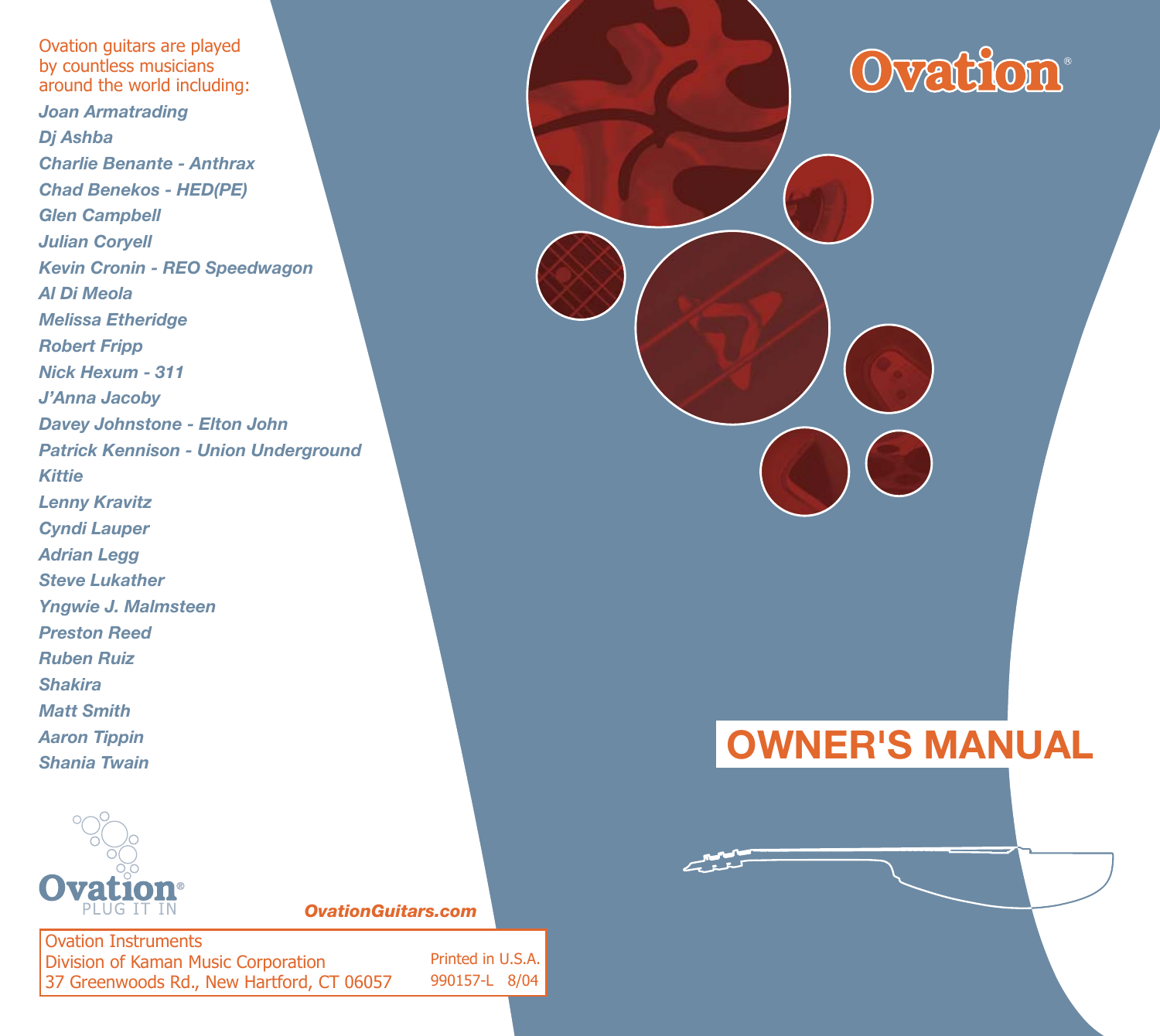Congratulations on buying an Ovation Roundback™ Guitar. Since its introduction in 1966, the Ovation Roundback™ has been acclaimed the world over for its dramatic technical advances and musical refinements that literally changed the shape of music.

This owner's manual has been prepared to acquaint you with details of the special features found on your Roundback, and to provide you with the facts and tips you will need to maintain your guitar. More detailed information concerning the design, manufacture, and materials used in the making of your Ovation Roundback™ can be found in Ovation literature available from your Authorized Ovation Dealer or by writing to us here at Ovation.

#### **Kaman Music Corporation Mission Statement**

*We are dedicated to main tain ing a position of industry leadership by offering a wide range of music prod ucts and the highest quality service to our customers.*

Address service correspondence to-Ovation Instruments37 Greenwoods Road, New Hartford, CT 06057 1-800-552-4681

For your records, we suggest you make a note of Model, Serial Number, and the date you purchased your Ovation guitar:

1

Model#

Date of Serial# Purchase

/ /

#### **Care And Maintenance**

Like all fine instruments, Ovation Roundback™ guitars require periodic care and maintenance. Your instrument will perform best if it is kept clean. A routine cleaning of the instrument using a clean lint-free cloth and a light coat of a quality guitar polish will keep your Roundback looking and performing at its peak. Gold-plated parts especially should be wiped clean after each playing to prevent corrosion from body acids.

We strongly recommend the purchase and use of an Ovation Roundback™ molded quitar case. Specially designed to accommodate Roundback Ovation guitars, it offers the best possible protection against damage. The inside of the case is plush-lined and form-fitted to hold the quitar snugly and securely. An inside case pocket allows storage of strings and small accessories.

The guitar is held firmly in the case by a pad in the lid which presses lightly against the top of the guitar when the lid is closed. The pad can sometimes absorb polish from the guitar, leaving a dull area on it. This can quickly be restored to a high gloss finish with a quality guitar polish. Any marks on the bowl where it has been in contact with the lining of the case can be removed in the same way.

Always store the instrument at room temperature, avoiding any excessively hot, cold, damp or dry conditions. The delicate woods used in instrument construction are greatly affected by changes in humidity and temperature. A neck warp or top crack can render any fine guitar unplayable. You may wish to purchase a humidity/moisture packet that can be carried in your case to compensate for any changes in these climatic conditions. Check with your Ovation dealer for availability.

Keep your instrument tuned to concert pitch under normal playing and storage situations. However, if the instrument is to be stored for a long period of time, reduce the string tension slightly; one or two turns of each tuning machine will be adequate.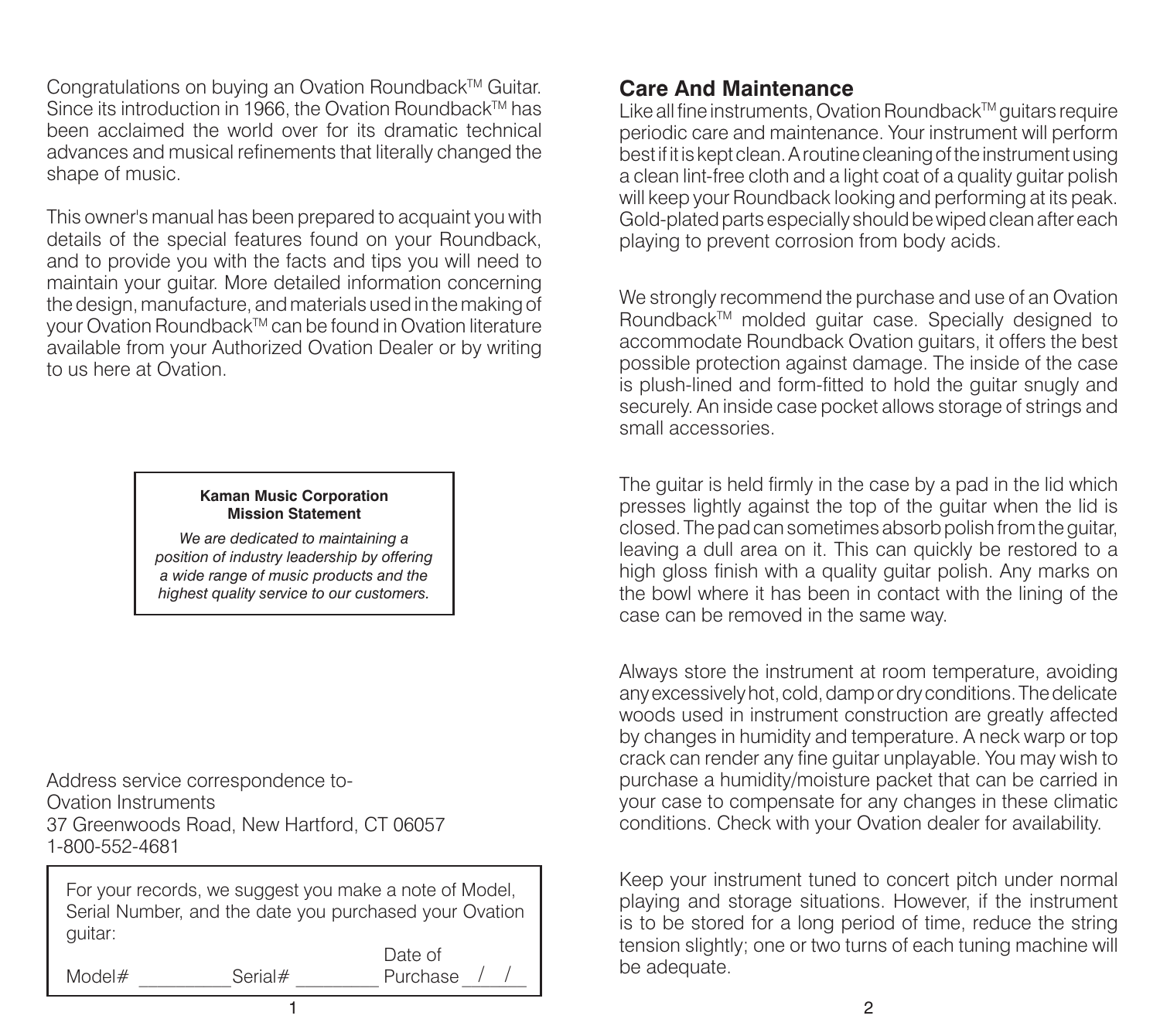There are a few simple precautions that you can take while transporting your Ovation guitar that will minimize the chances of damage. When transporting the guitar in a car, always keep the case on the floor so that it will not move around inside the car in case of a sudden stop. Also, avoid storing the guitar in the trunk of a car, where it will be exposed to extremes of heat and cold. Always avoid freezing temperatures, as this can result in the top finish cracking.

When travelling by air, always loosen the strings slightly before checking the guitar as baggage. The airlines will not be liable for instruments damaged as a result of their being tuned to full concert pitch.

#### The Ovation family grows ....

The original Roundback guitar was developed in the mid 1960's. Since then, the family of instruments bearing the Ovation name has grown significantly. Rapid new electronic developments have given you, the buyer many options. This owners manual covers general maintenance and set-up. For specific information regarding each preamp for your instrument you will need to reference the accompanying preamp-specific, owners manual.

The families of Ovation include . . .

#### **Standard Balladeer** . . .Featuring . .

- Our lowest priced, USA made, solid top Roundback
- OP-30, thinline pickup
- Solid sitka spruce top
- Mahogany neck

#### **Legend**

- Most features, without all the gingerbread
- OP-40 preamp
- Tru-Balance pickup
- Mahogany & maple 5-piece neck
- AA grade solid sitka spruce top

### **Custom Legend**

- Our best center soundhole guitar, with abalone ornamentation
- OP-50 preamp
- Ovation high output pickup
- Abalone rosette, position markers, purfling
- Ebony fingerboard
- AAA sitka spruce top

#### **Elite**

- Adamas multi-soundhole design with a solid spruce top
- OP-40 preamp
- AA solid sitka spruce top
- Ebony fingerboard
- Mahogany & maple 5-piece neck
- Multi-soundhole design with exotic wood epaulets

### **Custom Elite**

- Adamas multi-soundhole design with a solid spruce top
- OP-50 preamp
- AAA solid sitka spruce top
- Ebony fingerboard
- Mahogany & maple 5-piece neck
- Multi-soundhole design with exotic wood epaulets

#### **Adamas**

- Our best professional 6 and 12 string guitars
- OP-50 preamp
- Carbon graphite top
- Multi-soundhole and center soundhole design
- Woven and straight grain carbon fiber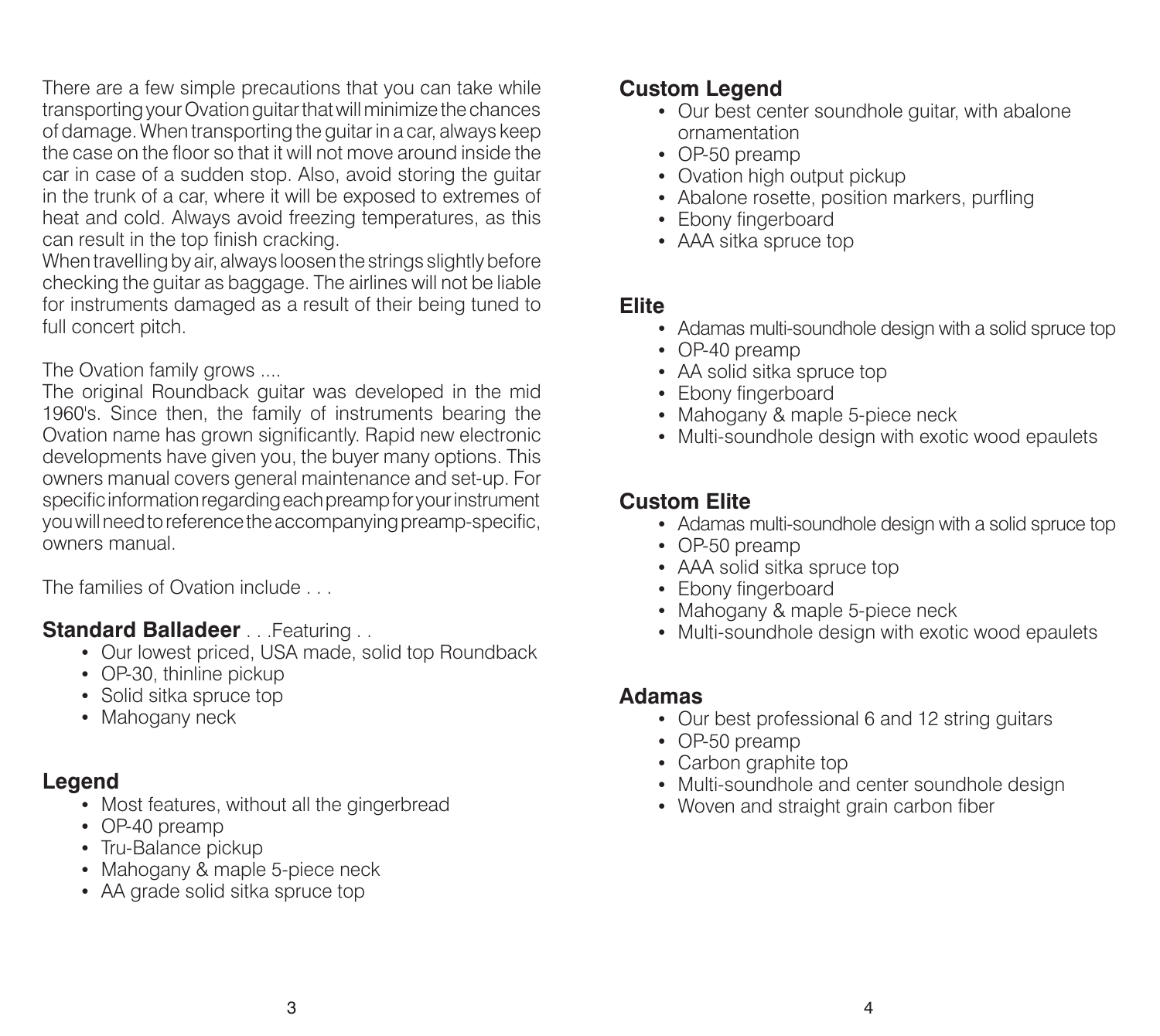#### **Elite Basses**

- A truly professional acoustic bass
- OP-40 preamp
- 34" scale length
- 4 and 5 string option
- Solid sitka spruce top
- 24-fret ebony fingerboard

### **Folklore/Country Artist**

- Wideneck fingerpicker reissue and 14-fret narrow neck nylon
- OP-40 preamp
- 1<sup>7</sup>/<sub>8</sub>" steel and nylon string neck (width at nut)
- Mid-depth cutaway body
- Inlaid rosette
- 21-fret ebony fingerboard

### **Mandolin & Mandocello**

- Plug it in on stage or in the studio
- OP-30 preamp... Mandolin
- OP-50... Mandocello
- Solid sitka spruce top
- 21-fret ebony fingerboard

#### **Long Neck**

- Totally new sound for acoustic players
- OP-50 preamp
- Extra long, 28.35" scale length
- Tuned a whole step lower
- Solid sitka spruce top
- Multi-soundhole design with rare wood epaulets

#### **Viper**

- Solid body feel, acoustic sound
- Custom thinline graphic E.Q.
- Steel or nylon string option
- Six, twelve and bass option

# **Collectors' Series**

- Limited production run.. ground breaking features
- Breakthrough electronics
- Collectible since 1982

# **NEW! LX**

 The new Ovation USA LX models offer some exciting new ideas plus some great enhancements to our proven ideas.

- Lightweight GS body
- Advanced neck system
- Ovation original painted pickup
- OP Pro preamp
- Scalloped LX bracing

#### **Ovation Preamps**

The famous Ovation acoustic electric sound has set new standards for players in a wide variety of styles. Ovation continues to lead the industry in professional acoustic electric applications. There are different electronic systems avail able on Ovation guitars, mandolins, basses and solid body acoustics. The details regarding your system are available in the specific electronics owners manual accompanying your instrument. In summary, the systems include . . .

# **Visit OVATION online atwww.OvationGuitars.com**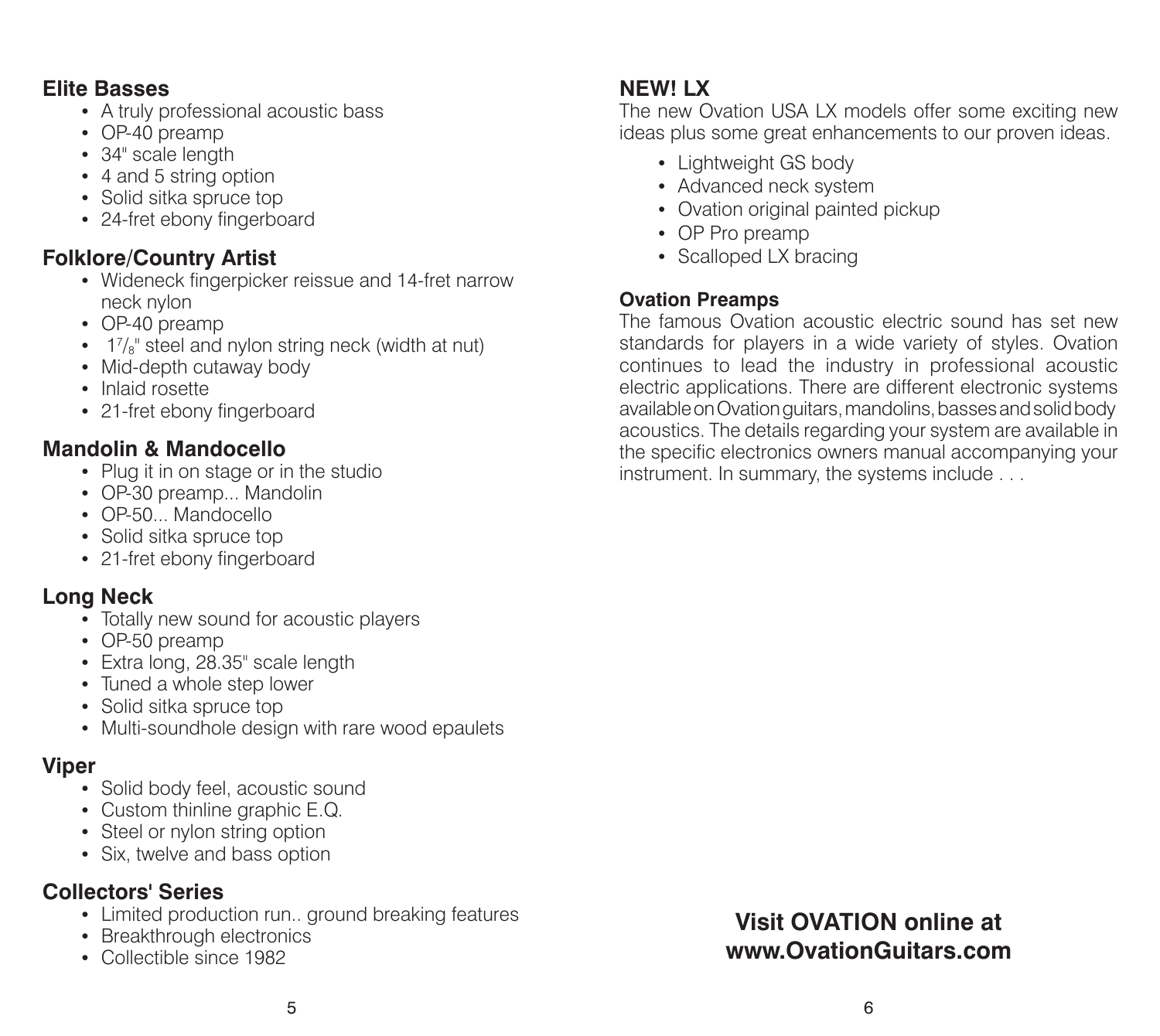Your new Ovation guitar is equipped with the latest in a series of preamps that have provided musicians with leading-edge performance designed specifically to complement the unique character of Ovation guitars.

Please refer to the appropriate diagram on the following pages to help acquaint your self with the features and functions of your instrument.

|    | ① VOLUME:                | Adjusts the overall output level of the preamp.                                                                                                                                                                                                                                                                                                                                                                                                                                                     |
|----|--------------------------|-----------------------------------------------------------------------------------------------------------------------------------------------------------------------------------------------------------------------------------------------------------------------------------------------------------------------------------------------------------------------------------------------------------------------------------------------------------------------------------------------------|
|    | (2) BASS:                | Adds or subtracts the low frequency content of the signal.                                                                                                                                                                                                                                                                                                                                                                                                                                          |
|    | <b>3</b> MID:            | Controls the amount of a broad range of frequencies in<br>the middle of the sound spectrum of the guitar.                                                                                                                                                                                                                                                                                                                                                                                           |
|    | 4 MID1:                  | Controls the amount of power in lower middle frequencies.                                                                                                                                                                                                                                                                                                                                                                                                                                           |
| 6  | MID2:                    | Controls the amount of power in upper middle frequencies                                                                                                                                                                                                                                                                                                                                                                                                                                            |
|    | 6 TREBLE:                | Adds or subtracts the high frequency content of the signal.                                                                                                                                                                                                                                                                                                                                                                                                                                         |
|    | <b>O EQ IN/OUT:</b>      | Engages or bypasses the EQ controls.                                                                                                                                                                                                                                                                                                                                                                                                                                                                |
|    | <sup>(8)</sup> PRESHAPE: | Engages or bypasses a fixed tone enhancement circuit.                                                                                                                                                                                                                                                                                                                                                                                                                                               |
|    | <b>9 MID SHIFT:</b>      | Moves the center frequency of the midrange control.                                                                                                                                                                                                                                                                                                                                                                                                                                                 |
|    |                          | 11). O NOTCH SW: Enables or disables the Notch Filter (see (11).                                                                                                                                                                                                                                                                                                                                                                                                                                    |
|    | 11 NOTCH POT:            | This control is used to tune a very sharp and deep filter<br>designed to reduce feedback when using high-gain<br>amplification. At a high volume level, your guitar may<br>"feedback" causing a low, steady tone to come from your<br>speakers. With the notch filter enabled, slowly tune this<br>control to the feedback frequency (CW=higher frequency,<br>CCW=lower frequency) until the feedback is reduced.                                                                                   |
|    | 12 TUNE/CAL:             | This switch turns on the built-in tuner for approximately 60<br>seconds. Press a second time while playing a note and this<br>pitch will become the calibration point for operation<br>(handy when tuning to an "out-of tune" instrument). During<br>the tuning operation the quitar output will be muted. If you<br>finish tuning prior to the 60 second timer returning the tuner<br>to idle (and un-mute), you may press this button again to<br>manually return the preamp to normal operation. |
| 13 |                          | TUNER LEDs: These LEDs indicate the note being played and whether it's<br>sharp or flat. Tune string up or down until the $\triangle$ LED lights.                                                                                                                                                                                                                                                                                                                                                   |
|    | 14 BAT:                  | When steadily illuminated, indicates that the battery is low<br>and should be changed soon. Also intermittently flashes<br>when plug is inserted into jack to confirm normal operation.                                                                                                                                                                                                                                                                                                             |
|    | <b>15 RELEASE:</b>       | Pressing this button will release the module from its recep-<br>tacle. Use this button to access to the battery compartment.                                                                                                                                                                                                                                                                                                                                                                        |
|    | 16 MODULE:               | The preamp is housed within this module and mates to the<br>receptacle mounted in the body. Remove this module to gain<br>access to the battery compartment. See the illustration on the                                                                                                                                                                                                                                                                                                            |



last page for instructions on replacing the battery.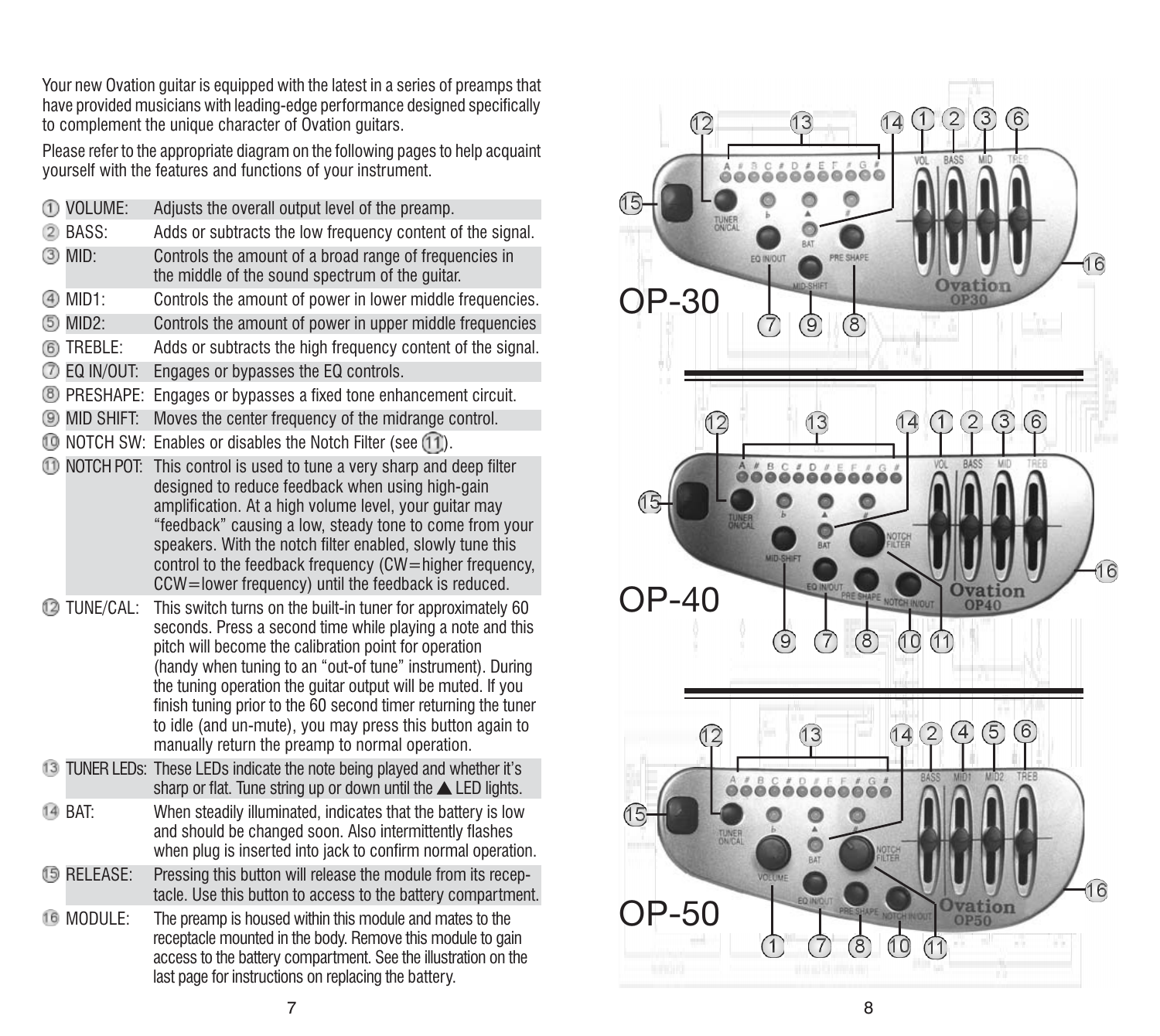#### **Ovation Factory Set-up . . . and Stringing Guideline**

Ovation guitars, basses, mandolins and LongNecks go through numerous detailed steps to ensure that our instruments play to the highest standards possible.

The following standard factory setting, saddle height, action adjustment and tension rod adjustments represent the tolerances when your instrument is shipped.

#### **Set-up**

Action Setting - The following standard factory actions are in 32nds of an inch measured from the top of the 12th fret to the bottom of the string.

|                        |                               | <b>Bass</b>         | <b>Treble</b>               | Recommended<br>Kaman<br><b>String Sets</b> |
|------------------------|-------------------------------|---------------------|-----------------------------|--------------------------------------------|
| Acoustic & acoustic    | Minimum                       | $2 - 1/2$           | 2                           | 1818-6 strg                                |
| electric steel string, | Nominal                       | 3                   | 2                           | Long Neck                                  |
| LongNeck               | Maximum                       | $3 - 1/2$           | $2 - 1/2$                   | 1616-12 strg                               |
| Classic                | Minimum<br>Nominal<br>Maximum | 4<br>$4 - 1/2$<br>5 | $3 - 1/2$<br>4<br>$4 - 1/2$ |                                            |
| <b>Acoustic Bass</b>   | Minimum                       | 3                   | $2 - 1/2$                   | 5300-4 strg                                |
|                        | Nominal                       | $3 - 1/2$           | 3                           | 5305                                       |
|                        | Maximum                       | 4                   | $3 - 1/2$                   | 5-string                                   |
| Mandolin               | Minimum                       | 2                   | $1 - 1/2$                   | 8080                                       |
|                        | Nominal                       | $2 - 1/2$           | 2                           | Ball-end                                   |
|                        | Maximum                       | 3                   | $2 - 1/2$                   | mandolin set                               |
| Mandocello             | Minimum                       | 3                   | $2 - 1/2$                   | 9090                                       |
|                        | Nominal                       | $3 - 1/2$           | 3                           | Ball-end                                   |
|                        | Maximum                       | 4                   | $3 - 1/2$                   | mandocello set                             |

### **Saddle Height**

The maximum distance from the bottom of the strings to the top of the bridge is 6/32"

The minimum distance from the bottom of the strings to the top of the bridge is 2/32".

# **Tension Rod Adjustment**

From .005" to .015" of warp is acceptable.

### **Shims For Action Adjustment**

Acoustic/Acoustic-Electric guitars have a minimum of two (2) shims and a maximum of four (4) shims.

#### **The Hand Rubbed Urethane Oil Neck**

This neck finish is available on some Ovation models. If your guitar has it, you will notice a natural wood feel on the neck. It requires a higher level of maintenance than a gloss finished neck.

Approximately once a month, if you play daily, you will want to apply a commercially available wax. We recommend...

- ❖ Trewax
- ❖ Lundmark's Clear Paste Wax
- ◆ Butcher's Bowling Alley Paste Wax

They are available at most hardware stores.

### **The Ovation Bridges**

The Ovation bridges found on our Roundback guitars are



designed to take full advantage of the unique construction of our instruments. Thinner in design, the bridges help transmit the string vibrations more efficiently.

"Standard action" for

all Ovation steel string guitars is 6/64" at the bass E string and  $4/64$ " at the treble E string (measured as the distance between the bottom of the string and the top of the 12th fret). This action is normally achieved with 1-3 shims beneath the saddle. These settings were chosen to suit the requirements of a broad range of players. If you wish to change the action, however, use the following procedures:

- 1. Loosen or remove the strings.
- 2. Remove the saddle carefully. This is a delicate operation particularly if you have an acoustic-electric model. Be certain not to pull or force the wiring beneath the saddle.
- 3. For lower than standard action, remove the shim beneath the saddle. Removing one shim will lower the action by 1/64" at the 12th fret.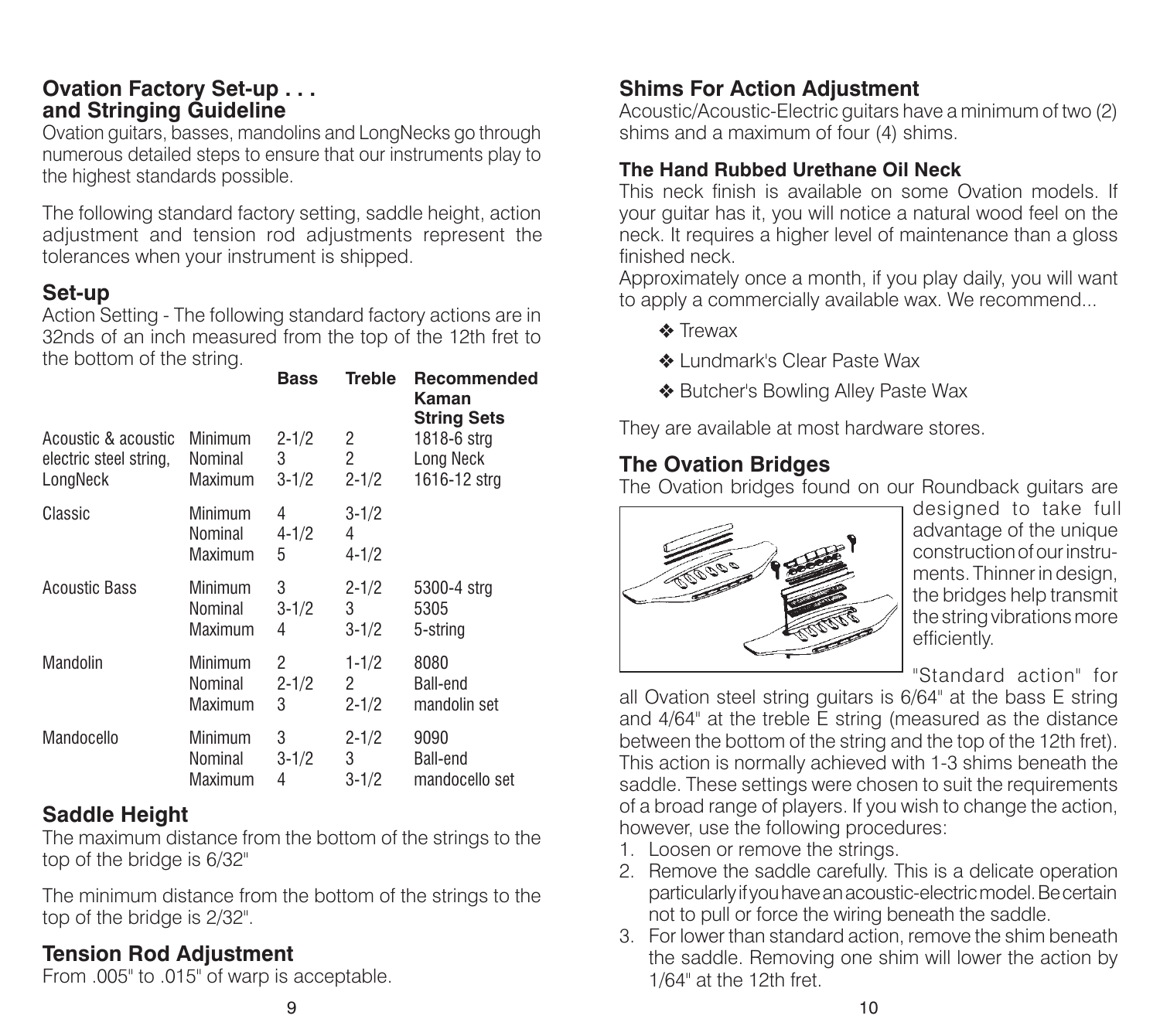Depending on your playing style, an extremely low action setting may contribute to fret buzz. When occurring because of low action, this is not considered to be a defect in the instrument. If you are in doubt about the action setting of your Roundback, consult your Ovation Dealer.

### **Adjusting The Neck**

All Ovation guitars feature an adjustable steel tension rod. The tension rod serves two purposes. It counterbalances string tension, giving the neck additional strength. And it permits adjustment of the neck should changes in humidity, string tension, or changing the string gauge cause the neck to warp or bow.

If you wish to adjust the tension rod of your Ovation, please use the procedure which applies to your particular model from among the following. We do, however, recommend that you contact your Authorized Ovation Dealer if you are unsure about any part of the procedure.

# **To Check For Warp Or Bow In The Neck:**

1. Hold the 6th string, E, between the nut and first fret with your left hand; with your right hand, hold the string against the fingerboard at the 13th fret.



2. Check the clearance between the bottom of the string and the top of the 5th fret.

- 3. The clearance should be a minimum of  $.005"$  to  $.015"$ depending on the string gauge. It should not be more than .032" ( $\frac{1}{32}$ "), or the neck has a "warped" condition and must be adjusted at the tension rod.
- 4. Check the clearance of the first string. E, in the same manner.
- 5. If either E string touches the 5th fret, the neck has a "bowed" condition and must be adjusted at the tension rod.

# **Headstock Adjustment:**

Ovation necks are reinforced with a low-mass steel truss rod that is adjustable from the access hole under the cover on the face of the peghead. The rod moves the neck forward and backward in response to the changing seasonal humidity. As the humidity in the air increases (as in the Spring and Summer), the fingerboard will swell slightly, creating a slight backwards bow. This will result in fret buzz that increases in intensity closer to the nut. Conversely, when the humidity is low (as in Winter), the fingerboard loses moisture, causing the neck to "bow" forward. This results in a high action towards the middle of the neck. If buzzing occurs with this condition, it is usually on the end towards the bridge.

When adjusted correctly, there should be a slight forward bow in the neck. The proper amount of bow can be determined by holding the low E string down at the first and last frets at the same time, and viewing the gap between that string and the top of the 7th fret. There should be a gap of about .010" (.25mm), or about the thickness of your high E string. If the gap is less than that, you need to loosen the truss rod to move the neck forward. If the gap is more than .010" (.25mm), you may want to tighten the truss rod.

# **If Your Ovation Has A Kaman Bar™:**

- 1. To adjust a Roundback with a Kaman Bar, find the Kaman Bar adjustment located at the heel of the neck on the inside of the bowl.
- 2. Reaching inside the guitar, place the Ovation Adjustment Wrench (#950033-X, available from your Dealer) on the tension rod adjustment nut. The adjustment socket is located just beneath the quitar top. Be certain the adjustment wrench is securely in position.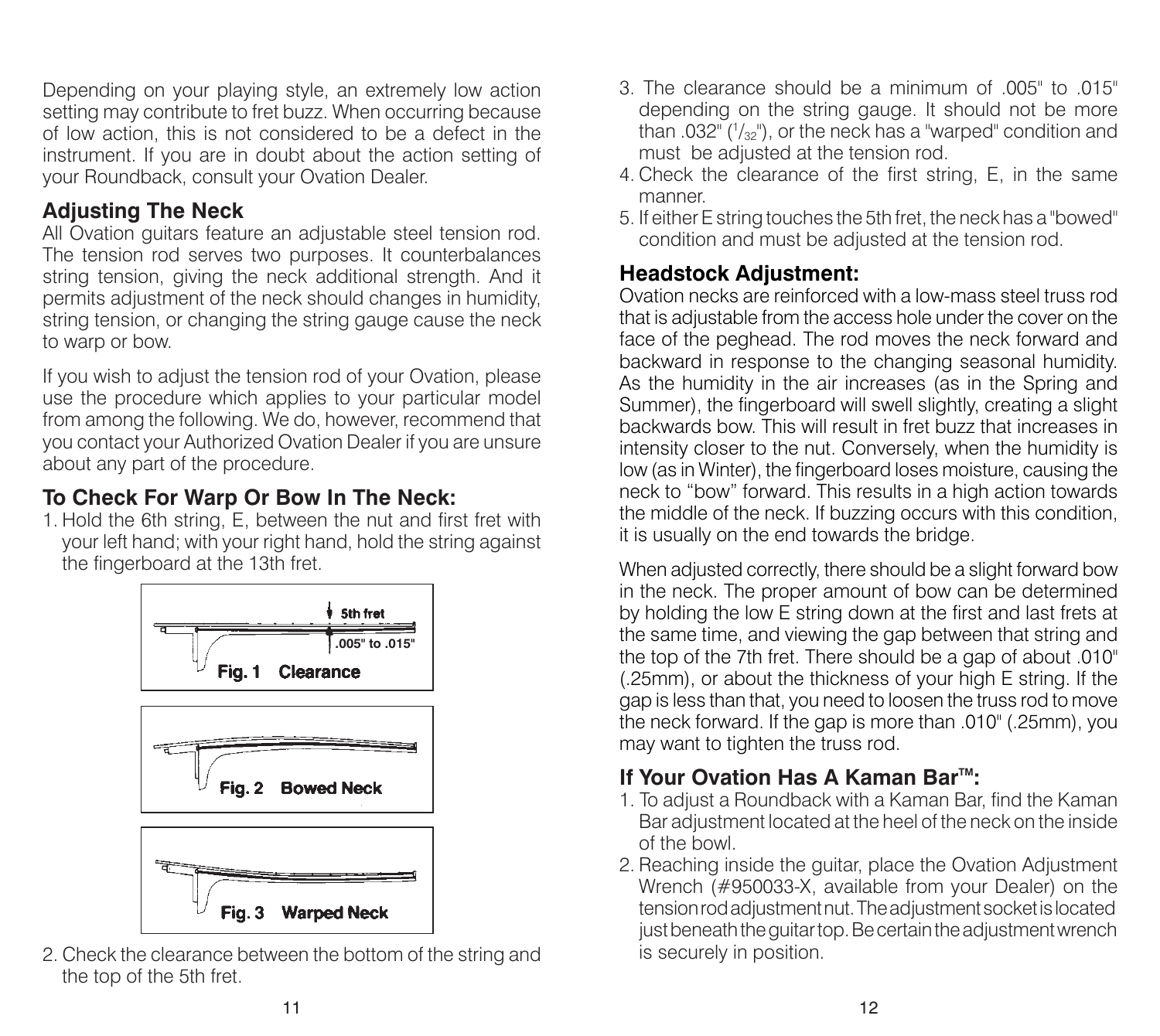

3. Clockwise rotation of the tension rod adjustment will tighten the tension rod to correct a warped condition. Use the previously outlined procedure to check your adjustment. Make sure that you do not overtighten the tension rod and lose the clearance at the 5th fret.

4. Counterclockwise rotation of the adjustment nut will loosen the tension rod until the proper clearance can be seen at the 5th fret.

*SPECIAL NOTE: The Kaman Bar adjustment is very sensitive. One half turn on the nut when the rod is under tension will produce a significant change at the first fret, so turn it con ser va tive ly and check the neck frequently as you adjust it.*

#### **Rear Access Models:**

For Rear Access models, access is via the door in the back of the bowl. In all other respects proceed as for other Kaman Bar models. These models require a longer handle adjustment wrench, (#950059-X). Your Rear Access quitar has a screw in the center of



the access door. Loosen the screw until the door can first be slid to one side, then to the other, to remove it. Take care not to completely remove the screw. Reverse the procedure to replace the door.

#### **The Ovation Acoustic-Electric**

Many Ovation Roundback<sup>™</sup> guitars come with the now famous built-in acoustic-electric pickup and preamplifier system. Located directly beneath the Celcon saddle which automatically compensates for intonation, six piezo electric trans ducers amplify not only the vibrations of the strings from the top of the saddle, but also transmit their mechanical action on the guitar top.



The preamplifier used in the Ovation Acoustic-Electric guitar obtains its power from a single, 9-volt battery found in the battery box inside the bowl. For op timum performance, we recommend using a 9-volt alkaline battery. Current is drawn only when a cord is plugged into the guitar, so frequency of battery replacement will depend on how often the acoustic electric feature is used. Always re mem ber to unplug your guitar when

not in use. This will extend the battery life considerably. Noise or distortion detected in the output is usually a sign that a new battery is required.

Some Ovation guitars use the Ovation Thin Line piezo saddle pickup. Similar in operation to the original Ovation pickup, the vibration of strings over the saddle creates small changes

in the pressure exerted on the six small piezo crystal elements located under each saddle section (one per string). This change in pressure on the piezo crystal causes an electrical charge to appear at



the output terminals of each element. The output of each crystal is then added to the others resulting in an electrical signal corresponding to the vibrations of all strings. As in all Ovations, this signal is amplified and processed with onboard electronics and finally connected to a P.A. system or amplifier. The Ovation Thin Line offers a more traditional look as well as the rugged construction which make Ovation guitars the guitars for use on the road.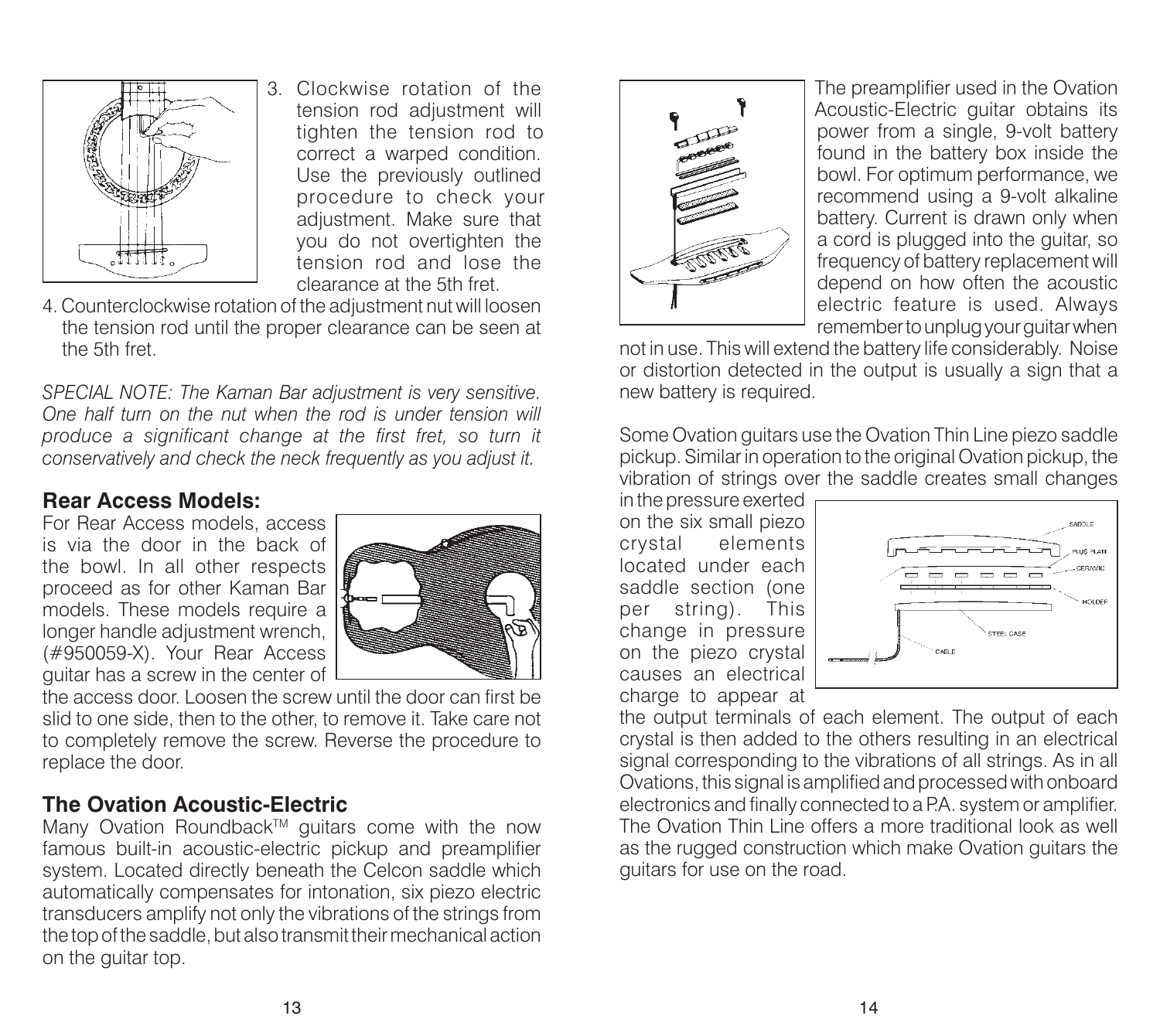### **To Replace The Battery:**

The battery on all OP30, OP40, OP50 and OP Pro preamps is located behind the preamp module. Release the preamp by pushing the button on the left side. Simply slide the cover on the back in the direction of the arrow to gain access to the battery.

#### **Please do not discard batteries or electronic parts into municipal waste stream. Dispose of all potentially hazardous material properly.**

#### **The Adamas Top**

The single feature that sets Adamas guitars apart from other Ovation Roundbacks and especially from the other acoustic guitars, is the top.



A guitar top should be strong, yet light and resonant. It's the flexibility of the top that largely determines the sound output. Even the best spruce tops have their limitations. Too thick, and the tone is weak and harmonically limited. Too thin, and the top can warp and crack. The Adamas top solves both of these problems.

Called a Fibronic soundboard, the Adamas top is built with two .005" carbon-graphite outer layers with a .030" layer of birch veneer in the center bonded together under high temperature.

Fans and braces have been developed specifically for the Fibronic soundboard to achieve the design goal of  $\pm 3$ db amplitude response over the entire playing range of the guitar.

Contributing to the thin, resonant top are the unique and highly recognizable soundholes of the Adamas. By substituting the one large center hole of a traditionally designed guitar with the symmetrical series of holes in the upper bout, the strength of the top has been greatly increased and the sound dramatically improved. The pattern and size of the holes were designed to minimize feedback when playing at extremely high gain or high volume conditions.

#### **The Roundback Mandolin & Mandocello**

The first acoustic electric Roundback Mandolin and Mandocello on the market, the Ovation model MM68 and MC868 afford the mandolinist an easy answer for recording or amplifying on stage.

We recommend Genz•Benz Acoustic Amplifiers, which have been designed to complement our pickup and preamp system, for Mandolins, Guitars and Basses.

Maintenance and set up of the Mandolin is similar to that of Roundback guitars. However, there are a few points you should know.

#### **Action Adjustment**

Factory settings for the Mandolin are : 5/64" on the low G4/64" on the treble E

Measurements are the distance between the bottom of the string and the top of the 12th fret. You can adjust your action settings by adding or removing shims. See details on shim adjustments in the guitar section of this manual.

#### **Strings**

The Ovation Mandolin and Mandocello are strung in a nontraditional way, which makes restringing quicker and easier. Our bridge design also contributes to a strong, clear sound, both acoustically and acoustic electrically.

The stringing method requires that you use strings with ballends. Ovation ships these instruments with the following gauges of phosphor bronze strings.

| MANDOLIN   | <b>MANDOCELLO</b> |
|------------|-------------------|
| (2) .038-G | $(2)$ .074-C      |
| (2) .024-D | $(2)$ .048-G      |
| (2) .016-A | $(2) .034-D$      |
| (2) .011-E | $(2) .022-A$      |

Kaman Musical String also offer an Adamas Mandolin string set number "8080" for Mandolin and "9090" for Mandocello. which feature ball ends.